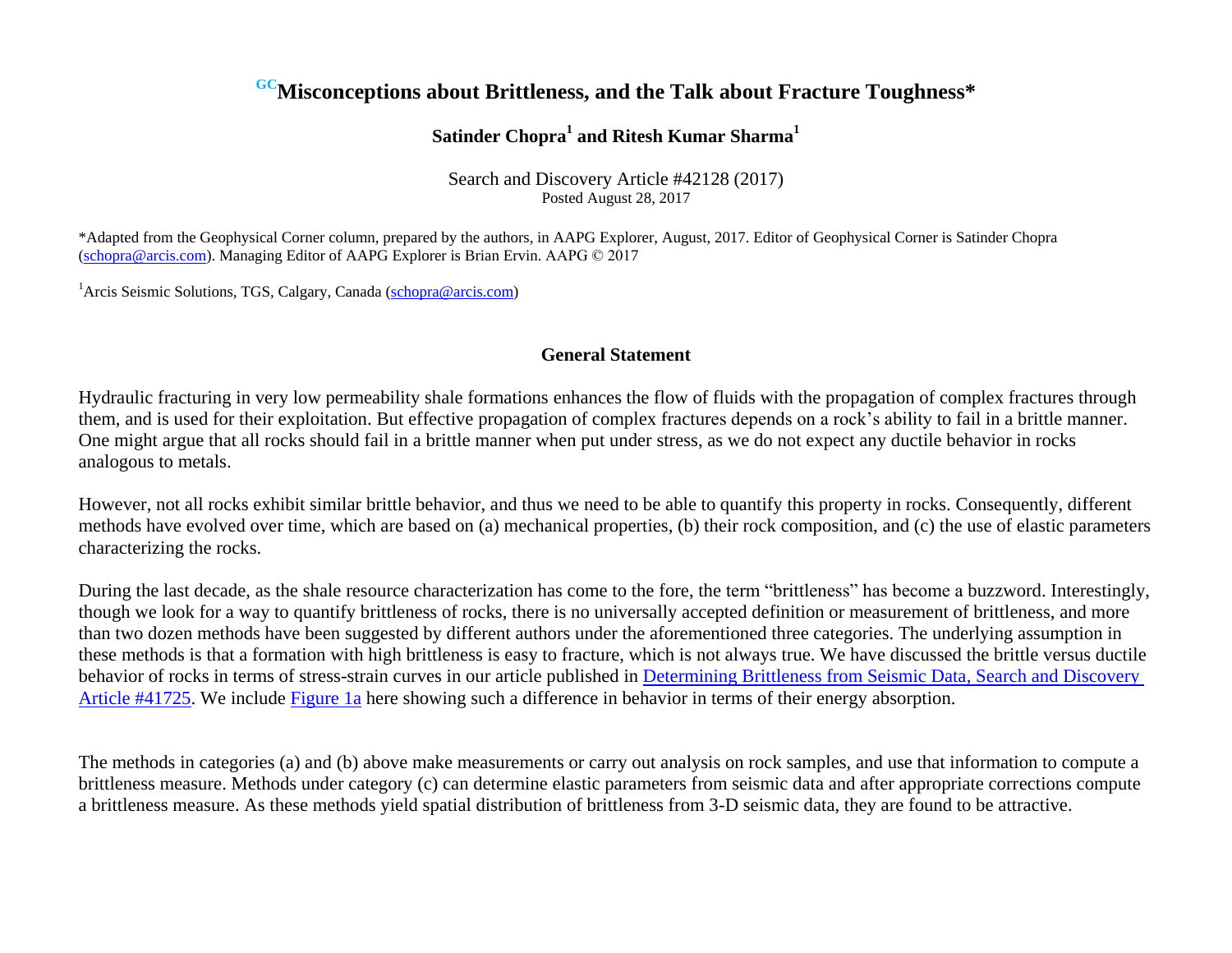Let us try and analyze the elastic parameters that methods. Poisson's ratio is a measure of the *strength* of the rock, and Young's modulus is a measure of the *stiffness* of the rock. We assume that brittle rocks need lesser effort to break, so their Poisson's ratio should be low. At the same time, we associate high stiffness with the quality of the rock that would fracture easily and the fractures stay open, or its Young's modulus is high. Thus, we look for high Young's modulus and low Poisson's ratio for finding brittle pockets in our attempts at finding sweet spots in shale formations.

This combination of high Young's modulus and low Poisson's ratio as a measure of brittleness may not be true for all shale formations, as different shale formations exhibit different characteristics based on their mineralogy. In [Figure 2](#page-4-0) we show the Young's modulus and Poisson's ratio curves and in [Figure 3](#page-5-0) their cross plots for three separate shale formations. The first one is the Duvernay Formation in the Fox Creek area in central Alberta, Canada. The second example is from the Montney Formation in British Columbia, Canada, where the Upper and Lower Montney shales are cross-plotted. Notice the Lower Montney exhibits high Young's modulus and high Poisson's ratio, whereas the Upper Montney show low to intermediate Young's modulus and low Poisson's ratio. Our third example is from Utica Shale in Ohio, and it shows low Young's modulus and low Poisson's ratio.

## **Fracture Toughness**

Let us go back t[o Figure 1a](#page-3-0) and try and understand the different definitions in terms of the stress-strain diagram. A material is said to be brittle when it breaks without absorbing much energy, and without undergoing any significant deformation. On the stress-strain diagram we can distinguish a ductile rock that absorbs more energy, from a brittle rock, which absorbs less energy. The difference in the areas under the curves is a measure of the energy difference. As we hear the term brittleness, the above distinction flashes in our minds and we believe that the brittle rock is easier to break. There is fallacy in this belief.

If we look at the stress-strain curve for the Lower Montney that exhibits high Young's modulus and high Poisson's ratio, and compare it with Upper Montney that exhibits low Young's modulus and low Poisson's ratio, then they would look as shown in [Figure 1b.](#page-3-0) Notice, Upper Montney Shale would fracture at a much lower stress than Lower Montney Shale. What this suggests is that Upper Montney should be easier to fracture than the Lower Montney, but we still label Lower Montney as being more brittle. Engineers and geomechanics experts cringe at the mention of "brittleness," as they know that geoscientists are confusing the definition of brittleness with something they imply as better ability to fracture.

So, where do we go from here? One way would be to think of the rock that we are looking at, to be brittle and at the same time require less energy to break. This could be understood by considering the stress state at the tip of a propagating fracture. A rock can withstand fracture tip stresses up to a critical value, which is referred to as the critical stress intensity factor; this ability of a rock to resist fracturing and propagation of pre-existing fractures is known as "fracture toughness." It is an intrinsic rock property.

The consequent strain energy build up needs to reach its critical value, before a pre-existing fracture propagates. This balancing of the critical stress intensity and critical strain energy release rate can help determine fracture toughness in the tensile mode of fracture propagation that we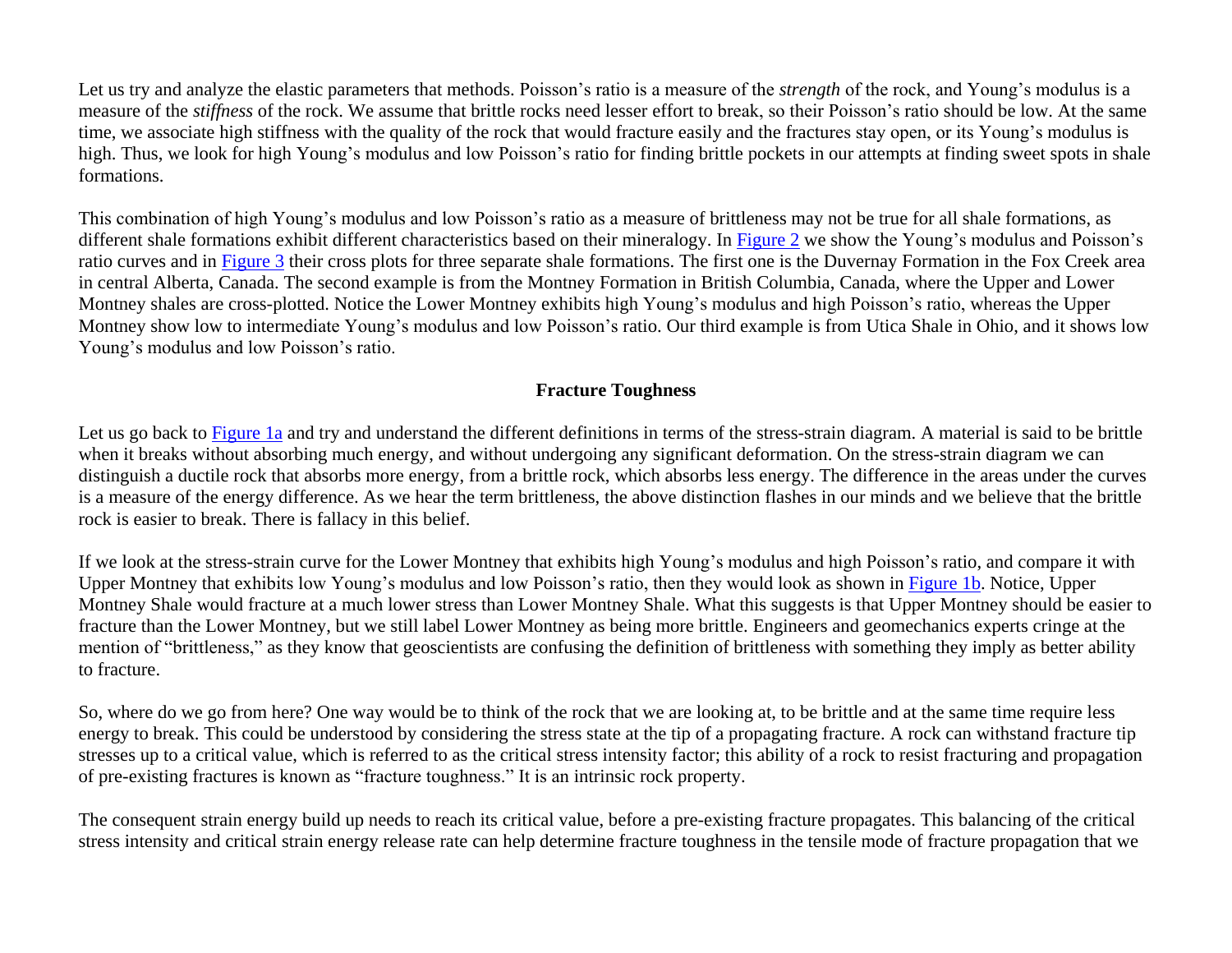are interested in. The fracture toughness thus emerges as a measure of a rock to resist fracture growth. Rocks with low fracture toughness promote fracture propagation.

## **Determining Fracture Toughness**

Finally, as answer to the question above, we need to develop a way to determine fracture toughness from seismic data. This would help us determine brittle pockets that exhibit lower fracture toughness, and thus represent more meaningful sweet spots that engineers describe as fracture efficient.

In [Figure 4](#page-6-0) we show a horizon slice from an inverse fracture toughness volume from the Duvernay Formation. Overlaid on this display is the induced seismicity data, which has been collected to monitor the seismicity in the area. Notice the seismicity trend matches the higher values of inverse fracture toughness, and provides the required confidence in its interpretation.

### **Conclusion**

In conclusion, fracture toughness measures should be preferred over information about the ability to fracture of the formation. Fracture toughness measures from seismic data would allow more confident picking of sweet spots on 3-D seismic data volumes, and the subsequent accurate planning and designing of hydraulic fracturing.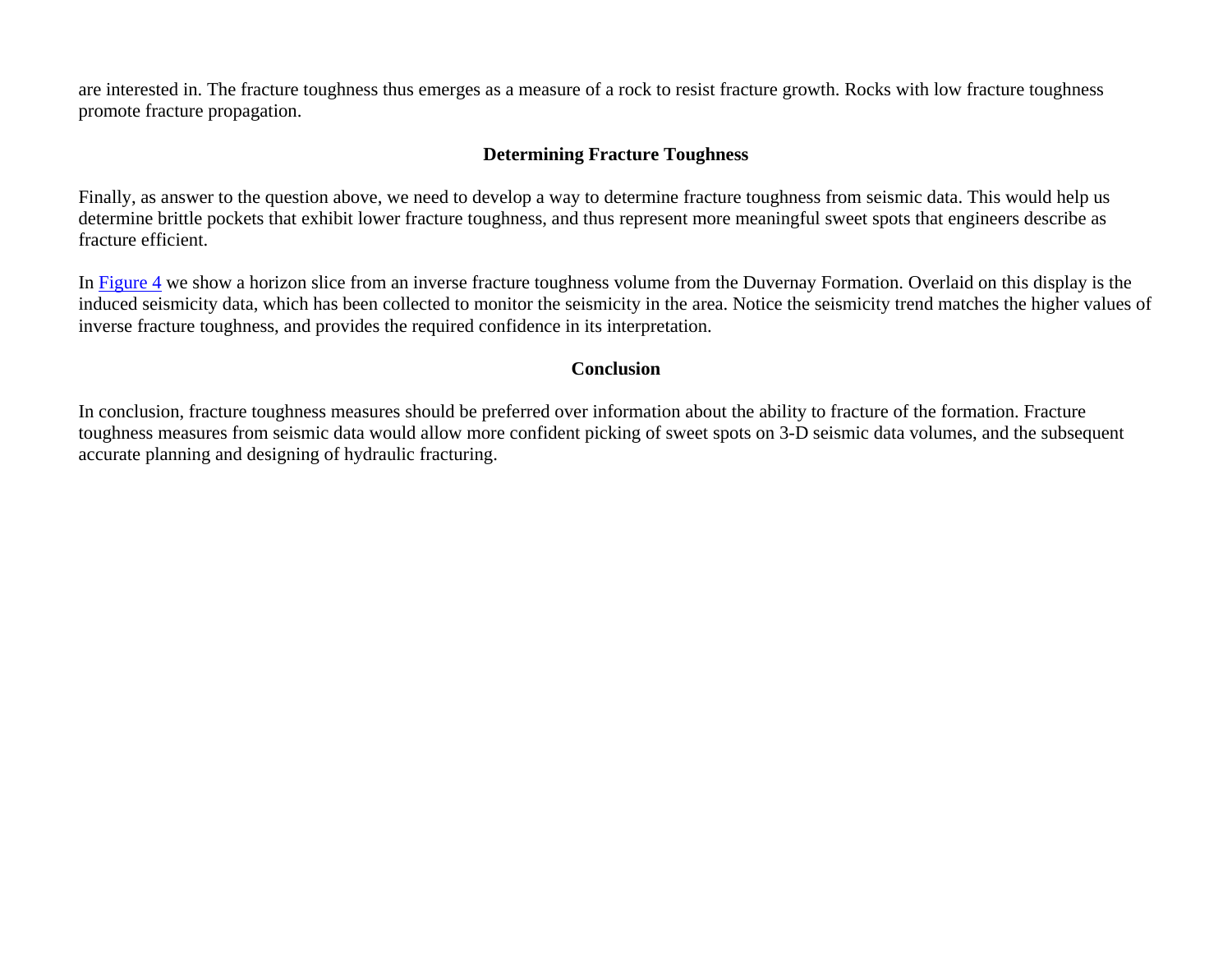<span id="page-3-0"></span>

Figure 1. (a) Brittle versus ductile behavior of rock samples as seen on a stress-strain graph. (b) Both rocks showing brittle behavior, but one requires more energy to reach the stress level at which it will fracture.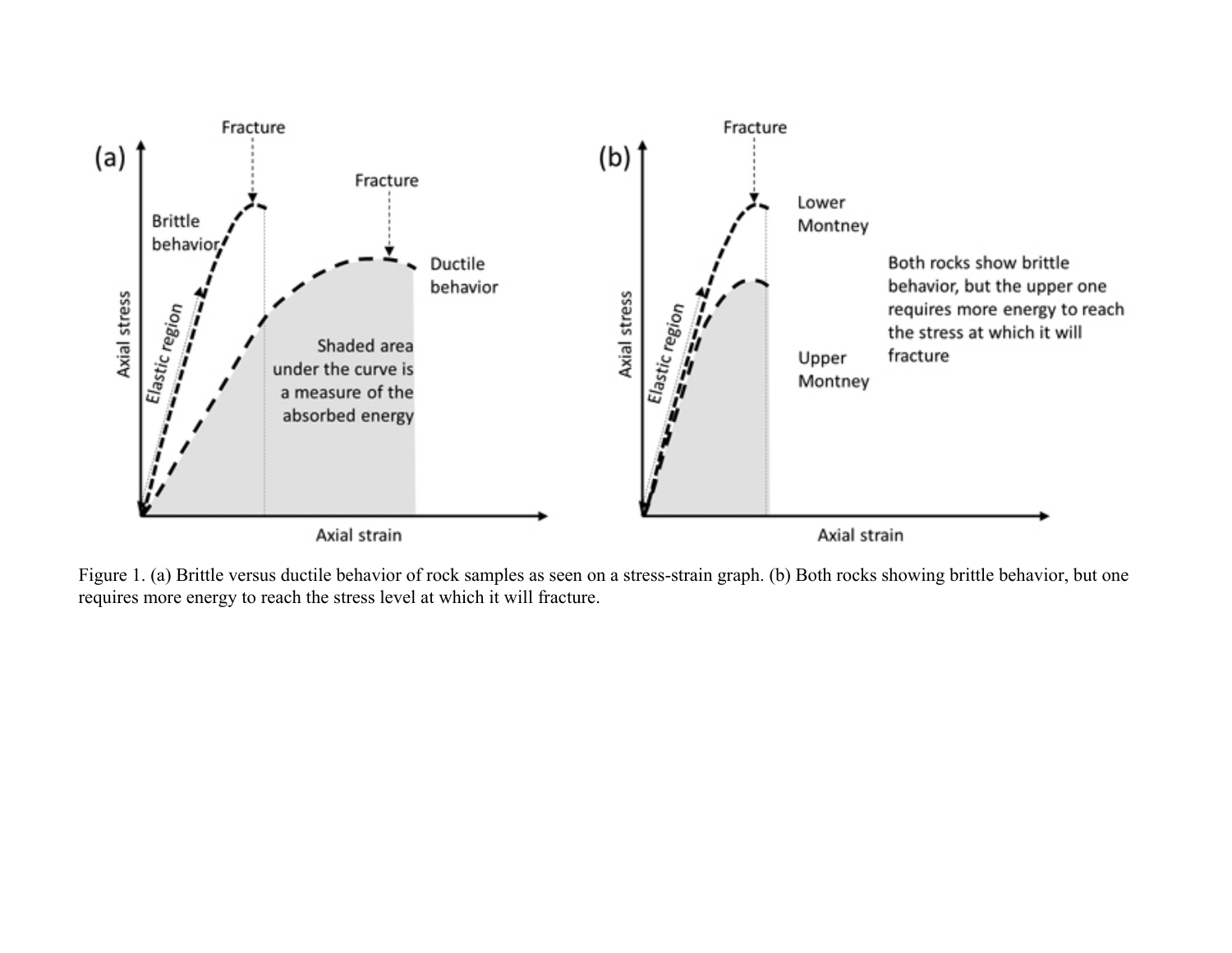<span id="page-4-0"></span>

Figure 2. Shows the Young's modulus and Poisson's ratio curves for well data from (a) Duvernay Shale in Kaybob area in central Alberta, Canada, (b) Montney Shale in British Columbia, Canada, and (c) Utica Shale from eastern Ohio, USA. Notice a crossover between them only for Upper Montney. Such a crossover is not seen for the Duvernay and Utica shale intervals.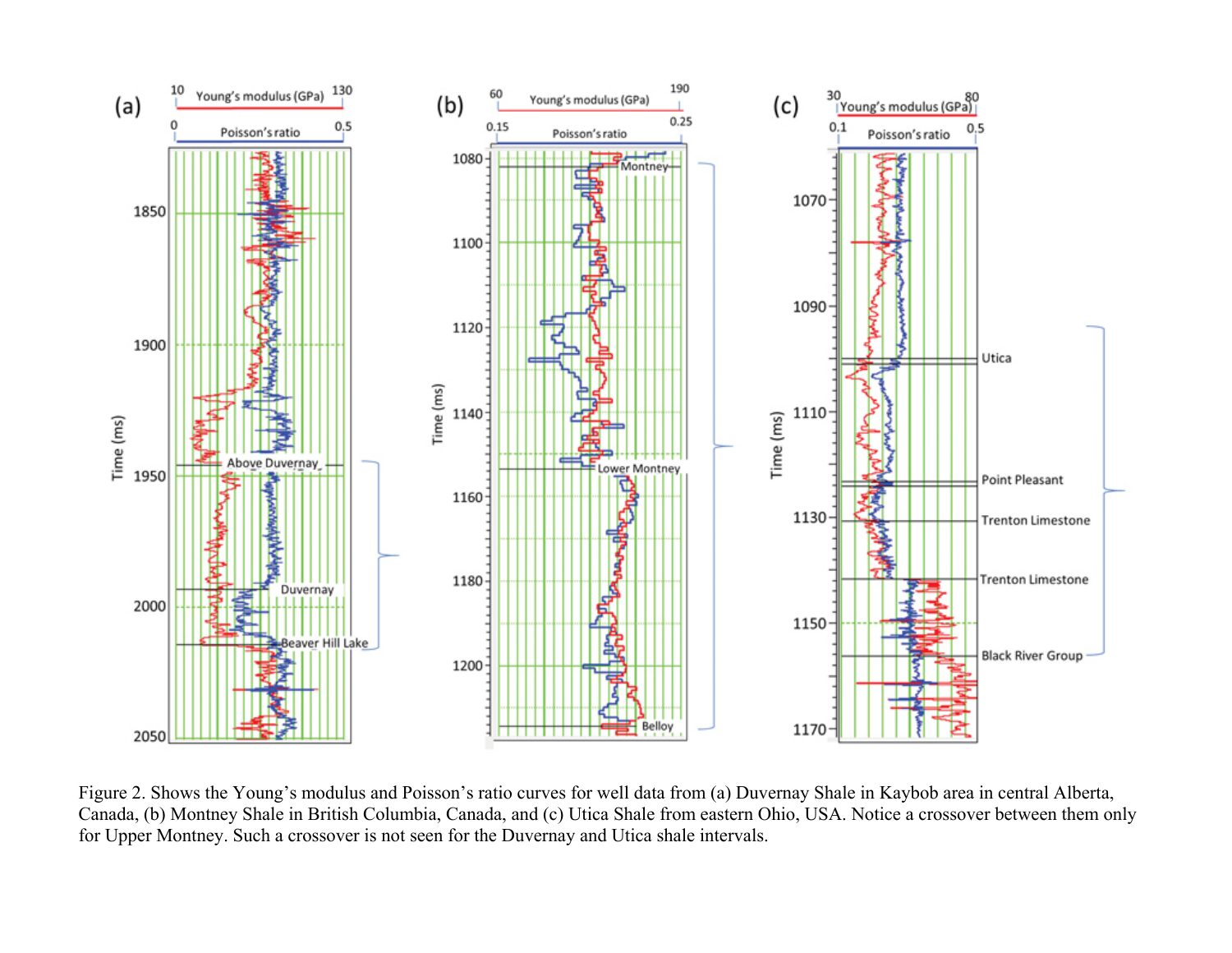<span id="page-5-0"></span>

Figure 3. The crossplots between Young's modulus and Poisson's ratio for well data shown in **[Figure 2](#page-4-0)** are shown here in Figure 3. The cluster points are all colour-coded with Gamma Ray values. Notice, the cluster points corresponding to the shale intervals of interest exhibit different values of Young's modulus and Poisson's ratio.